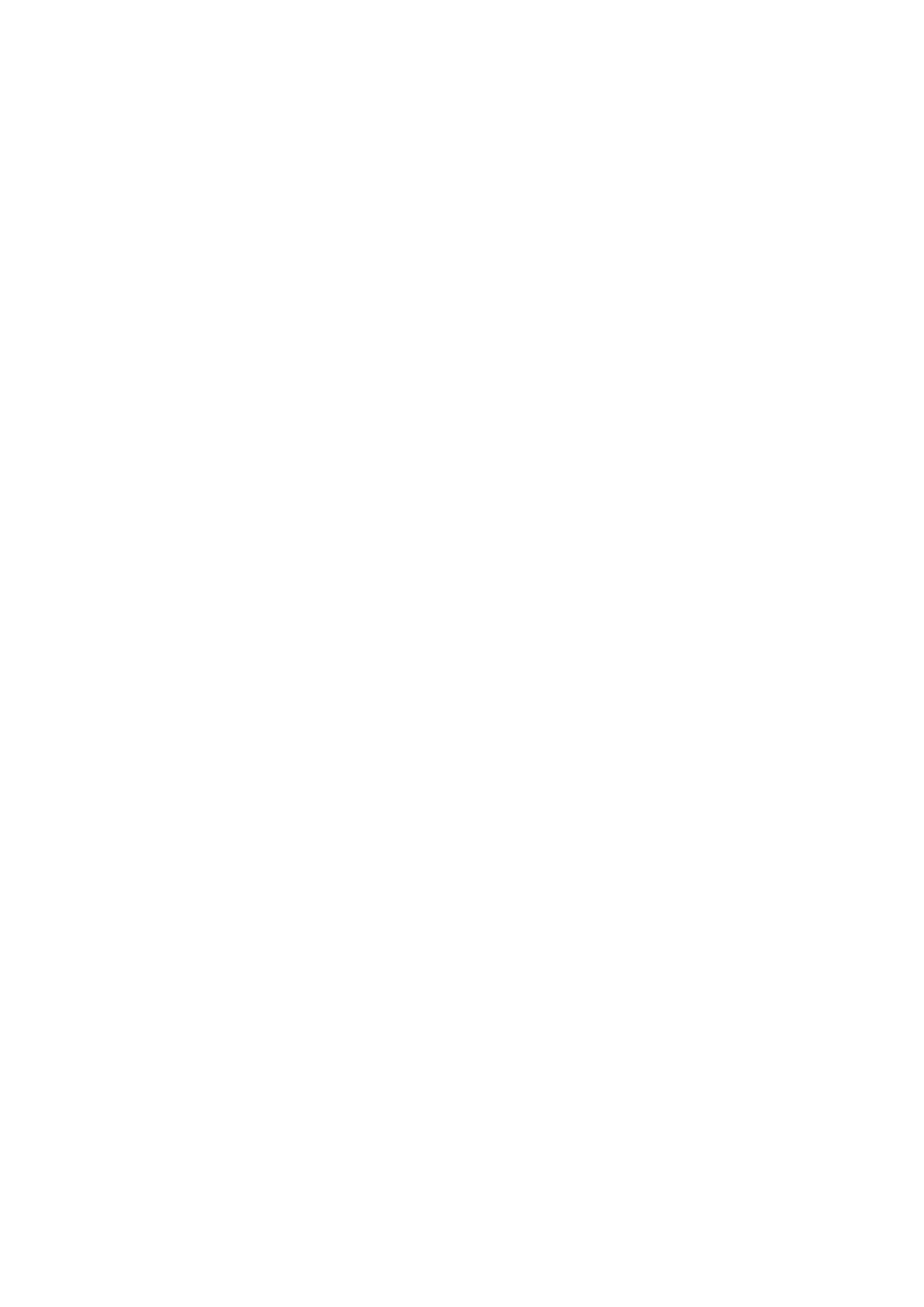

|    | 3. Functional Elements of UN Political Missions and the New York-Field Nexus5<br>3.2 DPA, DPKO and the PBC – Political and Strategic Guidance for the Field 6 |
|----|---------------------------------------------------------------------------------------------------------------------------------------------------------------|
|    |                                                                                                                                                               |
| 5. |                                                                                                                                                               |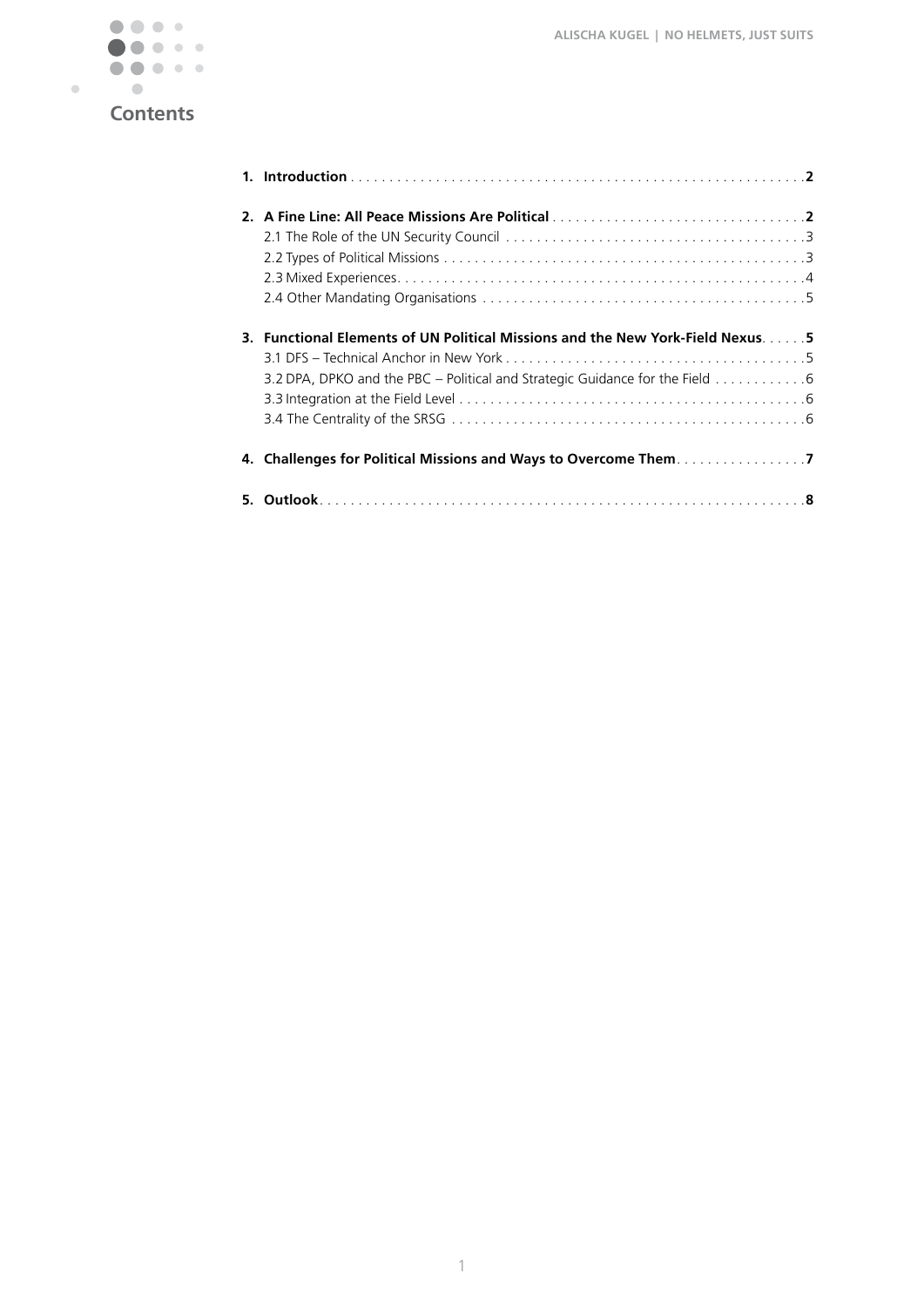$\blacksquare$ 

## 1. Introduction

In order to exercise its core function of maintaining world peace and security, the United Nations Security Council has a host of options at its disposal. Perhaps the most visible are military peacekeeping operations, staffed by the so-called blue helmets. However, the UN can also deploy an array of less prominent civilian operations, known as political missions. With a wide range of mandated tasks and functions, as well as geographic foci, these missions are extremely versatile. They can be employed at various stages of a conflict's cycle, from prevention to mediation and from ongoing conflict to post-conflict settings, and appear in various shapes and sizes, ranging from a single envoy to field missions with staff in the thousands. Although Envoys and Special Advisors to the UN Secretary-General belong to the category of political missions, this paper focuses primarily on field-based missions.1

## 2. A Fine Line: All Peace Missions Are Political

In a broad sense all peace operations are inherently political and military peacekeeping operations are as much political instruments as their civilian counterparts. In fulfilling their mandates peacekeeping operations work to secure non-violent, political solutions to conflicts. In addition to various military and developmental responsibilities they also contribute to political tasks, such as reform of the security and judicial sector and good governance. Additionally, very much like civilian missions, the success of peacekeeping operations also depends on effective political processes and frameworks.

What differentiates civilian political missions from peacekeeping and other peace operations, such as electoral observer and human rights monitoring missions, is that the former have political engagement in the form of good offices, mediation or facilitation at their very core. The majority of political missions are specifically mandated to conduct this kind of work, including for example the UN Missions in Afghanistan and Iraq. Other missions, such as the UN Mission in Nepal that ceased its

operations in January 2011 and the UN Regional Centre for Preventive Diplomacy for Central Asia, lack an explicit political mandate. However, it is widely understood that as representatives of the UN Secretary-General the missions' leaderships have an inherent power to engage in good offices.

Although not specified in the UN Charter, good offices and mediation to prevent international disputes from arising, escalating or spreading are among the main functions of the UN Secretary-General who, under Article 99 of the Charter, is authorized to take initiatives in matters that in his or her opinion »may threaten the maintenance of international peace and security«. Dag Hammarskjöld and Javier Pérez de Cuéllar, the second and fifth Secretaries-General of the UN, did much to establish the good office role under Article 99. Early examples of the use of this function include Hammarskjöld's political engagement during the 1956 Suez Canal Crisis and de Cuéllar's mediation efforts during the Falkland Crisis in 1982. Other Secretaries-General – including Boutros Boutros Ghali, Kofi Annan and, to a somewhat lesser extent, Ban Ki Moon – continued to build on this foundation. The good office function extends to missions established at the request of the Secretary-General, the General Assembly and those mandated directly by the Security Council, which constitute the vast majority of political missions.

Even with the good office role at its disposal to move peace processes forward, the extent of a mission's political engagement is ultimately determined by the stage of a country's conflict cycle. Very few missions play a purely preventative role in terms of preventing violent conflict where it has not yet occurred. One reason for this shortcoming is that parties involved in a conflict are keen not to »internationalize« the problem by involving the UN, fearing increased international scrutiny and Security Council repercussions, such as sanctions. But once a conflict has erupted, political missions can be instrumental in assisting its resolution by pursuing robust diplomacy and mediation efforts. Once a conflict resolution has been agreed by the conflicting parties field missions then continue to play an important role by engaging in a host of activities that prevent conflicts from re-occurring or escalating, and by building national and regional preventive capacities for the immediate and long term.

<sup>1.</sup> Many of the ideas advanced in this paper originate from essays by Richard Gowan, Ian Johnstone, Ian Martin and Teresa Whitfield available in the Center on International Cooperation's Review of Political Missions 2010, www.cic.nyu.edu. The author would also like to thank Richard Gowan and Sara Batmanglich for their comments on previous drafts.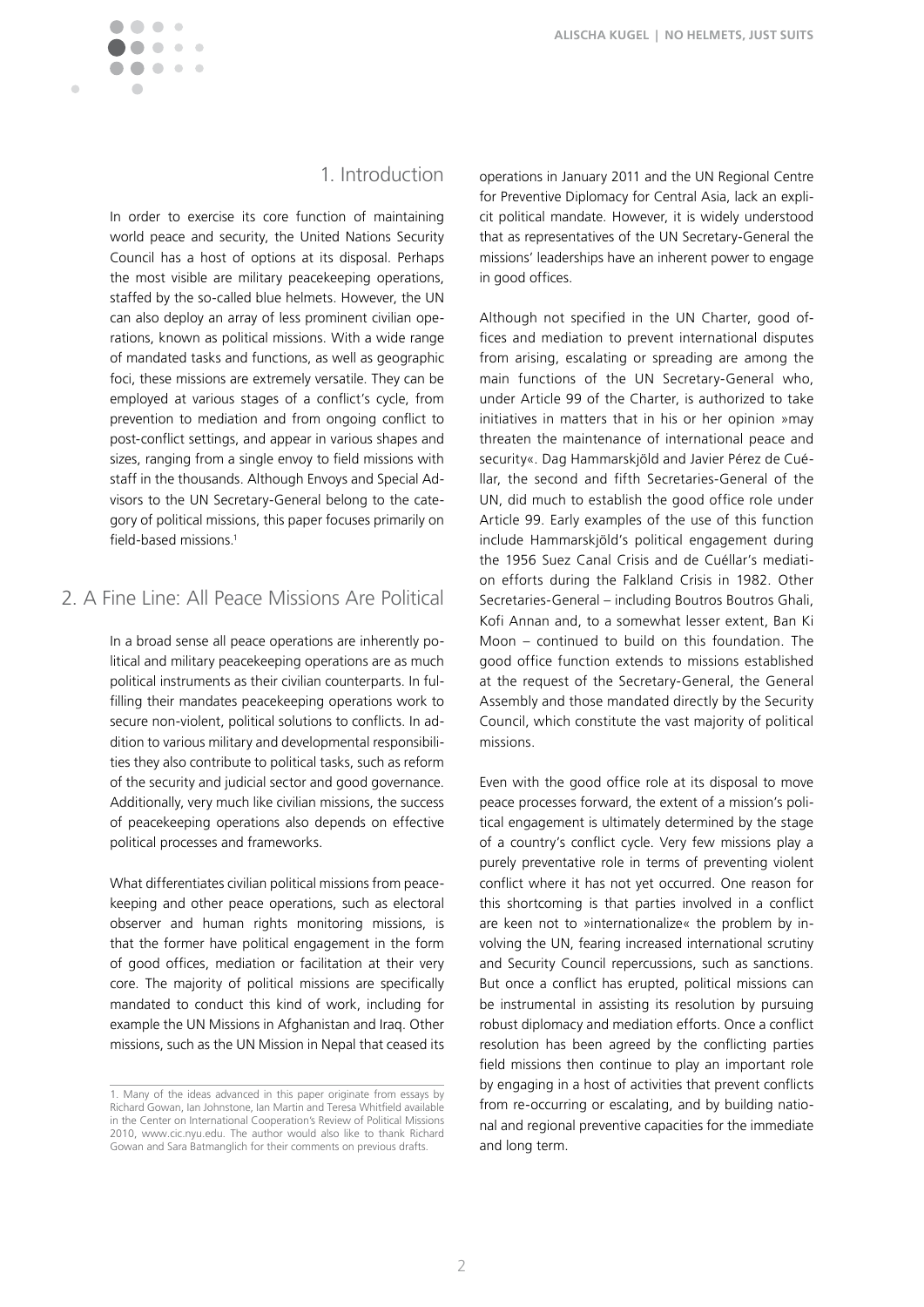

### 2.1 The Role of the UN Security Council

The bulk of UN political missions are mandated through the organization's primary decision-making and executive body, the Security Council. Exceptions are those missions that have been established either through the General Assembly or at the initiative of the Secretary-General through an exchange of letters with the President of the Security Council, as was the case with the UN Regional Office in Central Asia. In mandating a mission, the Council typically asks the Secretary-General to prepare a strategic work plan laying out the mission's general composition, organizational structure and proposed budget. Where circumstances allow, the Secretary-General is also expected to approach the parties to the conflict in order to draft a mutually acceptable and enforceable mandate to be approved by the Council.

Relying solely on political persuasion for their success, the international legitimacy that the Council's authorization provides is the principal source of leverage for political missions. It is thus all the more important that the parties to the conflict, the host nation, or in some cases even influential regional actors, consent to the mission and are willing to cooperate with it. In this sense, missions based on a regional framework may have an advantage over those with a country focus because member states may be more inclined to accept a mission with a broader regional mandate than a presence that deals with country-specific issues.

Either way, eagerness to achieve consensus among key actors can sometimes lead to mandates with a somewhat limited scope, as was the case with the UN Mission in Nepal where India opposed an overly political role for the UN and contributed to a narrowly defined mandate that proved increasingly restrictive. Other missions suffer from mandates that are too broad and loosely defined which do not match their capacities or financial resources. The UN Office for West Africa, for example – which with 27 staffers is the smallest political mission in West Africa despite its regional scope – has seen a steady extension of its mandated tasks and functions without an accompanying increase in resources.

Mandates are typically granted for a six-month period and the Council reviews their continuation, termination or possible modification twice a year. The decision-making process is aided by regular situation analysis reports by the Secretary-General, who also provides recommendations on continuation of a mission or alterations to its mandated tasks for the Council's consideration. In addition, the Council receives regular briefings by the respective mission's leadership. The Security Council thus plays an active role in the follow-up and review of the mission's success in implementing its mandated tasks.

Because political progress is difficult to measure, particularly within set timelines, determining a mission's expiration date and deciding when it has achieved its set goals is a complicated matter. But political missions need to have exit strategies so that they do not extend beyond the window of opportunity where effective contributions can be made; a fate that has befallen several political presences in the Balkans that have been part of their host countries' political landscape for over a decade. In order to provide missions with exit strategies, the Security Council may decide on benchmarks to determine priority areas and to measure progress towards their mandated tasks. Although the problem of measuring political progress persists, benchmarks that are realistically devised and tailored to the mandate can help to identify progression or regression from a mission's goals, and inform Security Council action accordingly. In laying out what a mission can and cannot achieve, benchmarks may also help to manage any unreasonable host country expectations.

#### 2.2 Types of Political Missions

Political engagement is a broad definition for political missions that work on an array of tasks tailored to the specific country contexts they engage in. The following missions – which roughly fall into four groupings – illustrate the breadth of this kind of work:

**Governance assistance missions**: large-scale, high profile operations that work in close cooperation with governing entities to improve critical areas including security, governance, economic development and regional cooperation.

 In 2010, the UN Mission in Afghanistan and the UN Mission in Iraq – which belong to this grouping – made headway in these areas by successfully supporting electoral processes and continue to play an important role in facilitating political dialogue between the respective governments and other actors.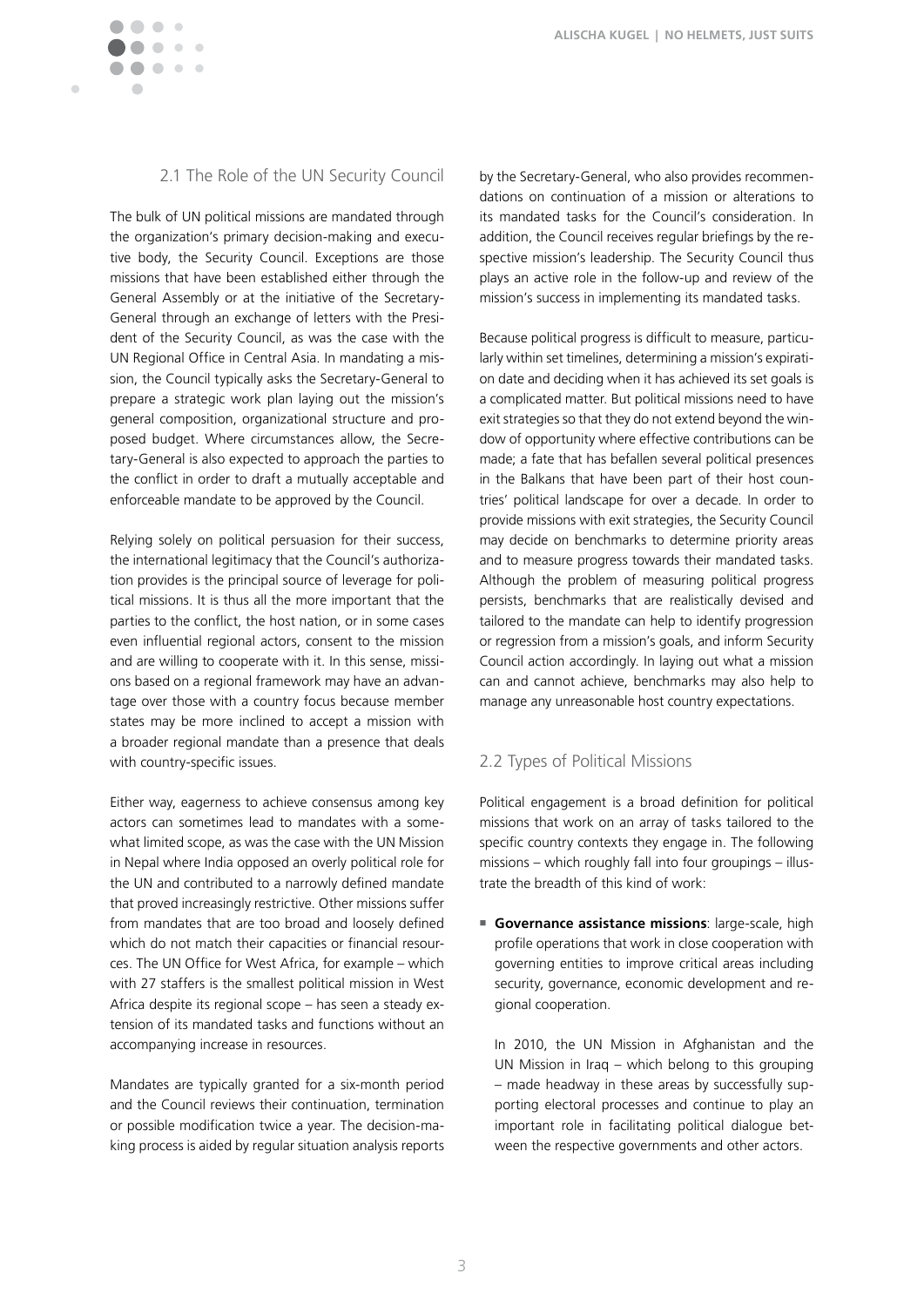**Missions in support of peace processes**: medium to small-scale missions that assist countries in the implementation of peace processes and aid the promotion of peace and stability more generally.

 $\sqrt{2}$  $\overline{a}$  $\mathcal{C}$ 

 $\sqrt{2}$ **COLLEGE** 

 $\blacksquare$ 

 Missions in this cluster include the UN Special Coordinator Office for the Middle East Peace Process and the UN Political Office for Somalia that support their host countries' political reconciliation processes with varying levels of success, while aiming to preserve their stance as credible interlocutors for all parties.

**Peacebuilding offices:** missions that are deployed in countries that concluded a peace accord and have entered the post-conflict phase. These missions assist governments in peacebuilding efforts, often through coordinating strategy and programs of UN humanitarian and development actors on the ground.

 The UN Peacebuilding Office in Sierra Leone and the UN Integrated Peacebuilding Office in Guinea-Bissau, for example, both work jointly with the UN Peacebuilding Commission (PBC)<sup>2</sup> to channel peacebuilding efforts through their offices in order to reduce the burden on host governments arising from the need to deal with multiple UN development and humanitarian entities.

**Regional offices:** missions that not only address cross-border security challenges, such as drug trafficking and organized crime, but also assist countries in finding political solutions for issues that could spark wider conflicts, both internally and cross-border.

 The UN Office for West Africa, for example, is credited for its efforts (along with those of the Economic Community of West African States) to preventing an explosive situation in Guinea from deteriorating, eventually paving the way for the country's first democratic presidential elections held in late 2010. Similarly, following the outbreak of violence in Kyrgyzstan, the UN Regional Centre for Central Asia played a key role in the international response to the ensuing humanitarian crisis by facilitating dialogue and exchange among regional organizations and humanitarian actors on the ground.

#### 2.3 Mixed Experiences

Given the widely different country contexts that political missions work in, experiences tend to be mixed. Political missions are likely to make great gains in specific aspects of their work, but may fall behind in implementing others. This especially holds true for those missions operating amid uncertain political environments and precarious security situations that hamper their engagement and effectiveness. In mid-2010, the Special Coordinator Office for the Middle East Peace Process, for example, saw some breakthroughs in negotiating improved humanitarian and material access into Gaza. However, as an advisor to the conflict's parties and in working with the Middle East Quartet it proved less successful in influencing political processes and encouraging progress towards a peaceful resolution of the conflict.

Political missions across the spectrum achieve the best results when they are recognized as neutral and can work closely with relevant political actors. This is the case with the UN regional center for Central Asia, where the mission leadership has emerged as a credible partner for the political leaders of its respective member states and the mission functions as a medium for dialogue between governments that do not have a history of engaging in bilateral discussions on issues of common concern. Similarly, the political mission in Iraq has made important contributions to the country's political processes, particularly in mediating Arab-Kurdish relations, due to its good standing with various government entities. Alternatively, the lack of a functioning working relationship between the mission and the government was evident in Burundi, where in late 2009 the government asked for the mission leadership to be replaced, because it was seen as overly critical of the authorities. That mission has now been downsized at the government's request.

Ideally, good working relationships are further supported by a strong political framework that guides transition processes forward and by a united stance on the part of the international community behind a mission's efforts. This is the case with the mission in Sierra Leone, which cooperates closely with the government and has aligned its own guiding framework with the government's Agenda for Change. Widely acknowledged as successfully supporting the country's relatively stable peace consolidation process, the mission also enjoys the joint support of the international com-

<sup>2.</sup> The PBC is an inter-governmental forum bringing together key actors and stakeholders to develop and consolidate integrated strategies towards recovery and peacebuilding.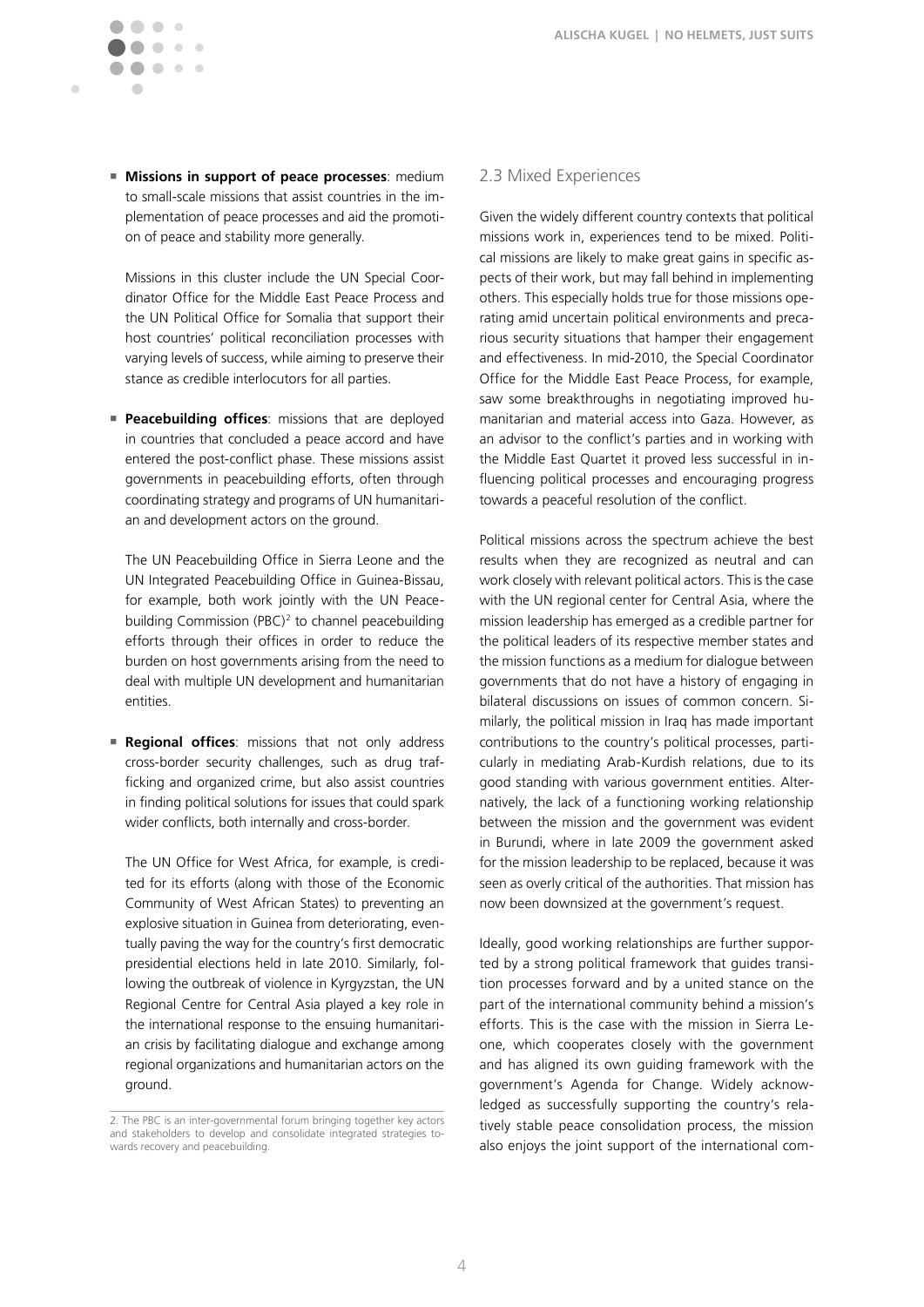

Ċ

 $\sim$ 

munity although this has yet to translate into an increase in financial resources to enhance the mission's capacity and strengthen its engagement. At the other end of the spectrum, political processes supported by the political mission in Somalia largely fail to bring results due to a lack of necessary political buy-in from key actors and varying and often counterproductive approaches on the part of members of the international community.

#### 2.4 Other Mandating Organizations

It is important to note that political missions are not new – they have been deployed since the early 1990s – and are not unique to the UN system. Other multilateral organizations – such as the EU, OSCE, AU, the Economic Community of West African States (ECOWAS) and the Organization of American States (OAS) – also employ field presences and special representatives that focus on good offices.

In 2010, the EU and the OSCE together employed over 22 such missions, primarily in the Balkans but also in Central Asia. In Africa, the AU and ECOWAS operate several presences that engage in prevention and early warning, mediation and supporting post-conflict peace consolidation efforts. These include the AU's Panel of Eminent African Personalities and its Coordination and Liaison Office, that began its work in the aftermath of Kenya's contested 2007 elections; the four sub-regional offices of ECOWAS's Early Warning and Response Network; and ECOWAS's special representative offices in Côte d'Ivoire, Guinea, Guinea-Bissau, Liberia and Togo. In Latin America and the Caribbean, the OAS maintains missions that support the peace process in Columbia, overseeing the adjacency zone between Belize and Guatemala, and promote confidence-building measures between Columbia and Ecuador.

Similar to the UN's political missions, these operations work on a multitude of tasks from development to humanitarian assistance, but focus on political engagement through their support of political processes. In addition, they too are mandated by their respective multilateral decision-making bodies – the EU Council, the OSCE's Permanent Council and the AU's Peace and Security Council – affording the missions leverage through international legitimization.

## 3. Functional Elements of UN Political Missions and the New York-Field Nexus

Effective political engagement in volatile situations requires appropriate resource allocation in funding, staffing and logistical support that enables the mission to perform its functions. The dedicated entity at the UN providing substantial support to field missions (both political and peacekeeping) in all of these areas is the Department of Field Support (DFS).

### 3.1 DFS: Technical Anchor in New York

In terms of mission funding, DFS advises and provides strategic direction to political missions in preparing budgets that include financing for staffing levels; operational costs, including transport, communications, supplies and services; and program costs, such as public information and training programs. At headquarters, DFS also represents political missions' interests in the various intergovernmental budgetary committees. Last year, the total UN budget for its 19 political missions (including five non-field based special envoys) was \$US 600 million, the costliest being the two large-scale operations in Afghanistan and Iraq. Compared to peacekeeping missions that cost \$US 7.9 billion in 2009–2010, political missions operate on a shoestring budget but face certain budgetary challenges that will be further discussed in the final section.

Another vital area in which DFS assists political missions is the provision of guidance for recruiting field staff and support for the selection process with regard to leadership appointments – an important service, as country situations can change rapidly and staff needs have to be adjusted accordingly. As work in political missions goes beyond the purely political it requires well-trained staff with diverse skill sets, who also have cultural adaptability and a willingness to work in precarious security situations. Last year, 1,020 international civilian staffers were employed in over 24 occupational groups across the 19 political missions, in areas such as political affairs, public information, general administration, logistics, social and economic affairs, electoral affairs and rule of law-related activities. Lastly, DFS provides the necessary logistical support to political missions, enabling day-today communications and transport, as well as ensuring the delivery of supplies and other essentials.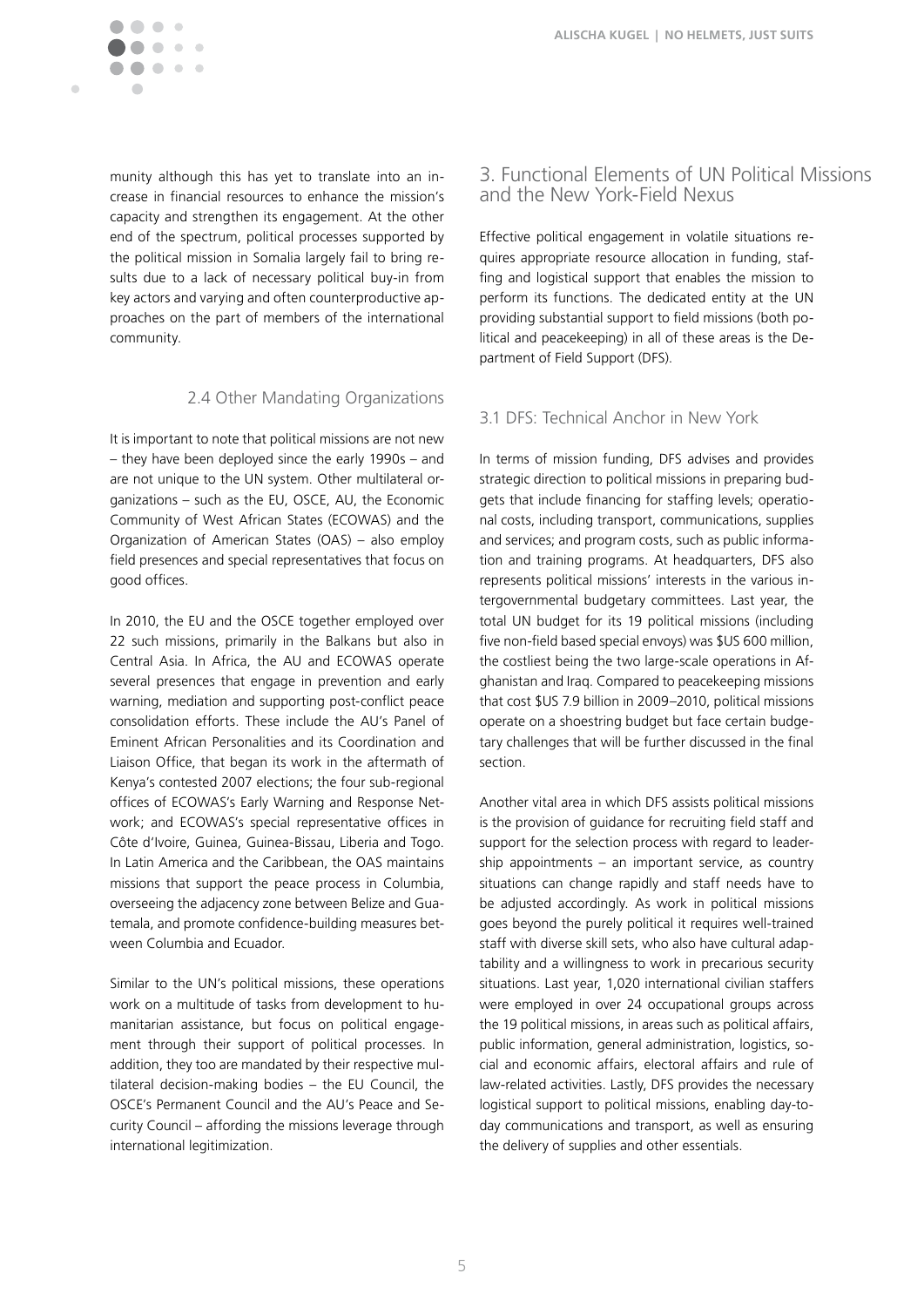

Ċ

### 3.2 DPA, DPKO and the PBC – Political and Strategic Guidance for the Field

Meanwhile, overall supervision, policy guidance and support to the majority of political missions lies with the UN Department for Political Affairs (DPA). Only one political mission – the UN Assistance Mission to Afghanistan – is led by the Department of Peacekeeping Operations (DPKO) which, as the name implies, generally oversees peacekeeping operations. Until recently the two departments' responsibilities were strictly separated. While DPA, for example, would lead mediation efforts during a conflict, it would pull out once the peace process was completed (taking its knowledge and political oversight along with it) and in many cases peacekeeping operations would take over in assisting implementation of the achieved agreements. With the increase of multidimensional mandates for peacekeeping operations which, in addition to military and policing responsibilities, include political and peacebuilding tasks, came the growing recognition that peacemaking, peacekeeping and peacebuilding should not be seen as separate, sequential processes. Instead, the UN strives for a more comprehensive approach, linking the various processes. Institutionally, it is the aforementioned PBC that is intended to support this comprehensive approach by marshaling resources for peacebuilding activities, providing advice on integrated strategies for peacebuilding and recovery and by keeping attention directed towards post-conflict countries. In practice, the PBC has had somewhat limited success in delivering on this vision, not least because it currently has only five countries on its agenda (four of which host political missions). A 2010 strategic review of the PBC's first five years in operation provides guidance for the PBC in realizing its goals and assisting a more diverse range of countries.

### 3.3 Integration at the Field Level

At the field level, the comprehensive approach has translated into integration as the guiding principle for all conflict and post-conflict situations where the UN has Country Teams (consisting of UN agencies, funds and programs), a multi-dimensional peacekeeping operation or a political mission. Aimed at maximizing the UN's efficiency and effectiveness, the integrated approach strives to link the various elements of peace operations – such as political tasks, development work,

humanitarian assistance, human rights and the rule of law. Generally, the more stable a country is, the more structurally integrated a mission can become. In 2010, only two political missions – Sierra Leone and Burundi – were fully structurally integrated and under the leadership of an Executive Representative of the Secretary-General (ERSG). The ERSG position is »triple-hatted«, because it combines the functions of the mission leadership with that of the Resident Coordinator (RC) and Humanitarian Coordinator (HC), who are responsible for the coordination and harmonization of the UN Country Teams (UNCTs). In other cases, the roles of the RC and the HC are combined under the Deputy Special Representative of the Secretary-General (DSRSG). In these less integrated missions, the SRSG provides the overall leadership and political guidance, while the Deputy is charged with coordination of the UNCTs. In a third model of minimally integrated field presences – such as in Somalia – missions are under the leadership of the SRSG or RSG but the RC/HC functions are fulfilled outside the mission structure by the Resident and Humanitarian Coordinator, who is institutionally attached to the UN Development Programme (UNDP) and receives additional support through the UN Office for the Coordination of Humanitarian Affairs.

### 3.4 The Centrality of the SRSG

Regardless of the degree of integration of a mission – with the grade of Assistant-Secretary-General or even Under-Secretary-General – the SRSG (or ERSG/RSG) is the highest UN authority in the field and thus has considerable leverage and executive powers. The SRSG is responsible for the management of all mission components, implementing the mission's mandate and ensuring the mission's functioning. He or she must further develop a clear analysis of the situation on the ground, provide guidance for the mission's objectives and strategy, report on the mission's progress to the Security Council and make recommendations for action. As with mission staff, the SRSG must have skill-sets beyond the essential political negotiation and mediation expertise and should possess managerial capabilities to oversee a mission's culturally diverse staff, which rotates frequently. Effective leadership is a key component of a successful mission and a leader's ability and character can heavily influence the course of action. In general, SRSGs work closely with dedicated support staff at UN headquarters, who advise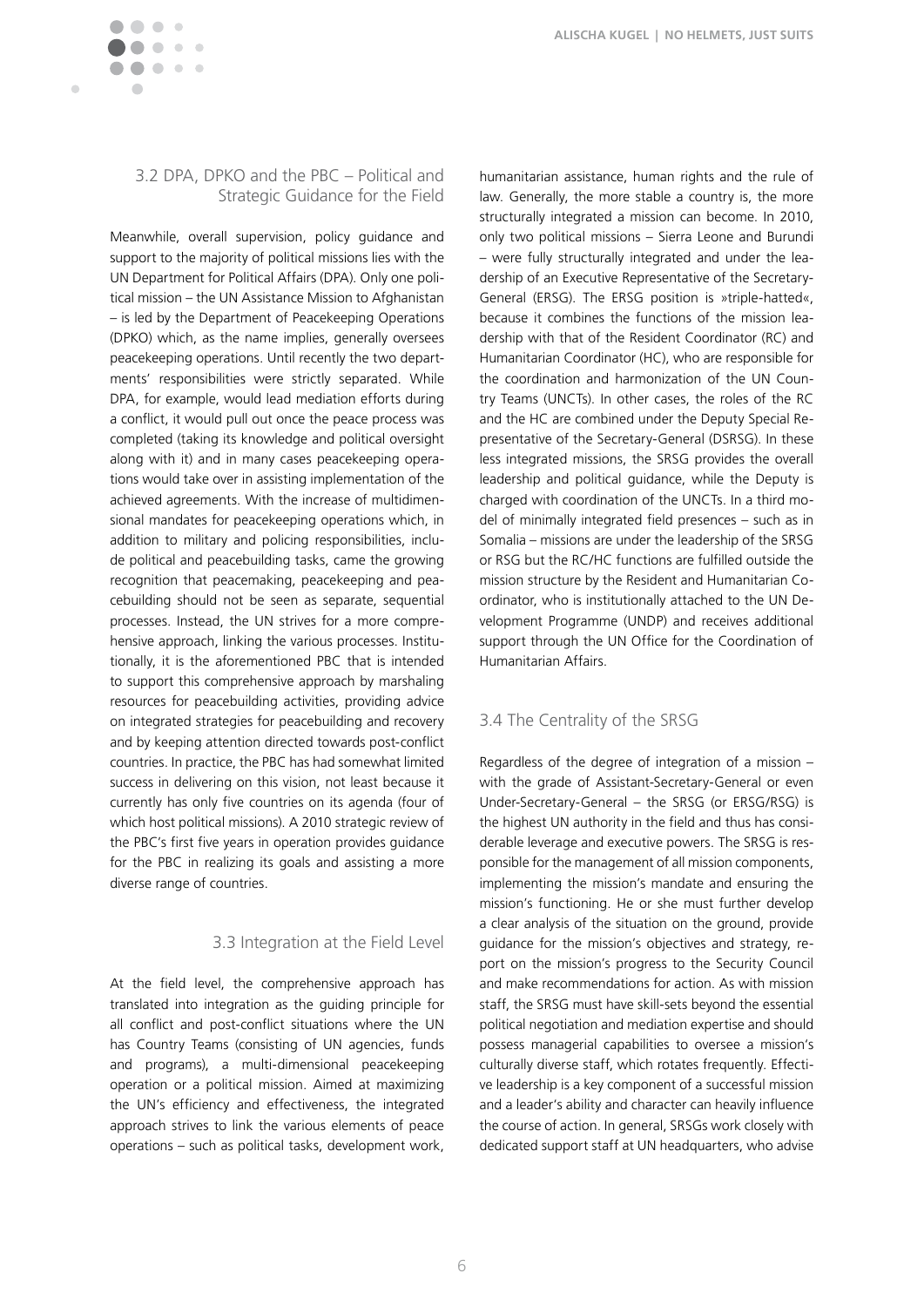

on the mission's strategic direction, provide operational guidance and monitor progress. Precisely how close the field/New York inter-play turns out to be depends on a number of factors, including the available resources for support staff at headquarters and, to some degree, how far the SRSG chooses to engage with New York. This may vary greatly from mission to mission; some are in contact with DPA on a daily basis and others communicate irregularly and have a more distant relationship to headquarters.

# 4. Challenges for Political Missions and Ways to Overcome Them

Political missions face an array of budgetary and operational obstacles, with financial woes most prominent among them. Contrary to peacekeeping operations that have their own, separate funding mechanisms that allow for a flexible and timely allocation of funds, funding for political missions comes from the UN's regular budget. Assessed on a bi-annual basis this budgetary track lacks a dedicated support account for political missions and is thus less capable of reacting to the fast-changing environments in which political missions operate. For many of their operational and backstopping activities the missions must therefore rely on extra-budgetary means, which in turn depend on successful fundraising activities by the Secretary-General or the missions' respective leaderships. This reality limits their ability to react to crises in a timely manner and translates into low numbers of headquarters staff providing political analysis, guidance and general support to the missions.

Problems with staffing also extend to the field, although they are not always of a financial nature but also stem from managerial difficulties and inadequate recruitment practices. Finding candidates that meet the diverse skill requirements is challenging and further compounded by hiring structures that in most cases react too slowly to the fast-changing needs on the ground. Practitioners also charge that, in its current structure, DFS is better suited to meet staffing needs for large-scale peacekeeping missions than for political missions' more unique niche requirements. Due to these combined shortcomings, some missions have had vacancy rates of up to 40 per cent, severely affecting their ability to perform assigned tasks. Senior postings are affected also, which was most dramatically illustrated by the six-month vacancy of the

Deputy SRSG post in Afghanistan in 2009–2010. An additional issue is the lack of robust accountability and feedback mechanisms for senior leaders in the field that arguably can affect overall performance. To its credit, the UN has launched initiatives to address these issues, such as the *Global Field Support Strategy*, which received preliminary endorsement from the General Assembly in July 2010, and the *Civilian Capacity Review*, to be completed in early 2011.

On a larger scale, despite widespread recognition that conflict prevention, peacemaking and peacekeeping are not sequential or linear processes, the international community continues to struggle with effectively combining these activities, critically affecting international response to crises.

To make it easier to overcome these hindrances and to strengthen political missions in the future, UN member states should take steps to:

- Strengthen institutional oversight of political missions and enhance the UN's peacemaking, peacekeeping and peacebuilding roles by establishing better coordination and cooperation between the PBC and the Security Council. Member states should further consolidate the role of the former by supporting the recommendations advanced in its 2010 review that would enable the PBC to extend its reach to assist more countries, as well as by fully committing to efforts in countries currently on the PBC's agenda.
- **Provide full support to UN initiatives such as the afore**mentioned Global Field Support Strategy and Civilian Capacity Review, assuring their swift implementation. Member states should also agree to change funding arrangements for political missions, ideally by moving their financing outside the UN's regular budget, which would allow for more flexible budgetary approaches. A new initiative by DPA and DFS that is looking into improvements in the funding of and support to political missions represents an opportunity for member states to take a step in the right direction.
- Diversify the range of »suit contributing countries« $3$ with regard to political missions. The majority of civi-

<sup>3.</sup> The author borrows this term from a DPA official, who coined it at a meeting at UN headquarters in October 2010.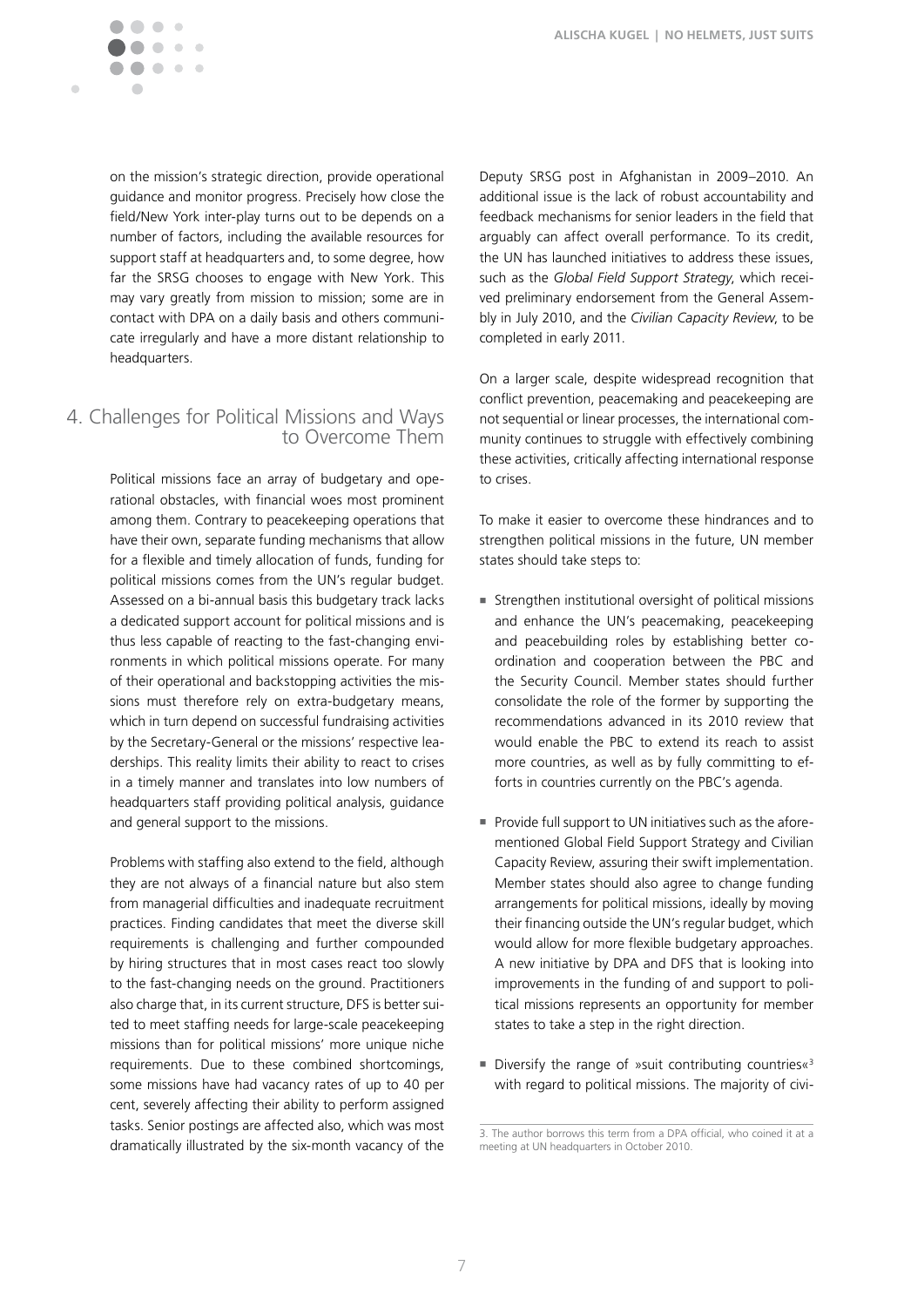$\blacksquare$ 

lian personnel among the top ten countries represented in political missions come from the North, with the US and the UK occupying the top two positions and only one African country – Kenya – represented among them at all. Given that the number of political missions in Africa is likely to increase over the coming years, missions there would benefit from more personnel with specific regional knowledge who share cultural and linguistic ties with their host countries. A more diverse representation on the part of emerging powers among civilian staffers – in early 2010, Brazil was represented by only four staffers, China by only one – may also encourage their interest and input in the activities of political missions. The current composition of the Security Council – with Brazil and South Africa among its members – provides a good opening for emerging powers to play a stronger role in shaping political missions.

## 5. Outlook

The UN enjoys legitimacy as an impartial, international organization which, in combination with its experience and expertise in conflict prevention and management, makes it an important player in the peaceful resolution of conflicts. The authority derived from its multilateral mandates provides a kind of leverage that other players in the crowded field of conflict management – such as non-governmental organizations or individual states – which operate on a bilateral basis lack. As a result, the UN can handle situations in which other actors cannot get involved due to geopolitical or other underlying factors. Given the right resources, the UN can also unite its development, human rights and humanitarian machinery behind its efforts to engage in long-term peacebuilding activities, providing another unique advantage.

The UN sometimes pitches political missions as costeffective alternatives to peacekeeping operations. And indeed, in some cases – as with the UN Mission in Nepal which had an arms monitoring component and the OSCE's monitoring mission in the Nagorno-Karabakh conflict – civilian political missions have proven their ability to take on tasks that traditionally would have been the responsibility of military peace operations. A review of missions currently in the field, however, suggests that political missions are most likely to work alongside peacekeeping operations or replace them after a certain level of security is established, acting as adjuncts to military operations rather than substitutes. However, as many peacekeeping operations – particularly in Africa – will draw down over the next couple of years, political missions are likely to take on a more prominent role in maintaining peace and security.

However, as we have seen, the UN and its political missions also face distinct challenges and to view these missions as the solution to international conflict response and prevention would be a mistake. Instead, they should be seen as one – albeit multifaceted – tool with which the Security Council can maintain international peace and security. In addition to strengthening UN political missions, it is thus equally important to enhance the capabilities of and cooperation with regional organizations, such as the OSCE, ECOWAS and the AU, to ensure more effective response to security challenges on a broader scale. One option for combining these approaches may be to strengthen regional offices which, in addressing cross-border threats, collaborate closely with and enhance response mechanisms of member countries, regional organizations, and development and UN actors alike. The success of the newly established UN Office for Central Africa – the UN's third office with a regional focus – will be an important indicator in this direction for the future.